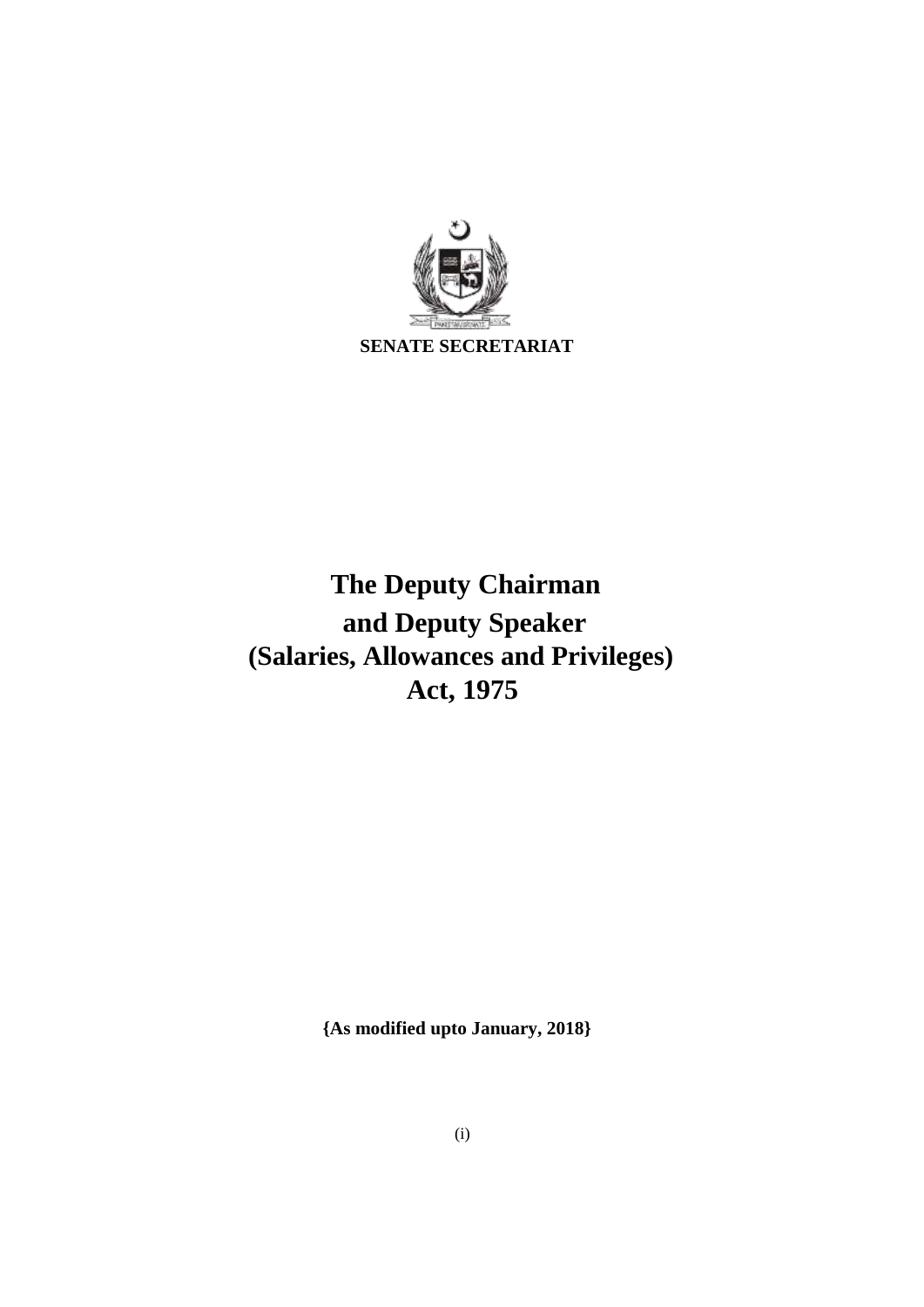#### **For official use only**

#### **PREFACE**

The Deputy Chairman and Deputy Speaker (Salaries, Allowances and Privileges) Act, 1975 was promulgated on the 22<sup>nd</sup> day of December, 1975, to provide for the salaries, allowances and privileges of the Deputy Chairman of the Senate and the Deputy Speaker of the National Assembly and for matters connected therewith. The Act has undergone various changes since then.

It is expedient to publish an updated version of this Act. This edition, which is intended to meet that need, incorporates all the amendments made in this Act so far.

## **AMJED PERVEZ**

**Secretary** Senate of Pakistan

Islamabad, the 23rd January, 2018.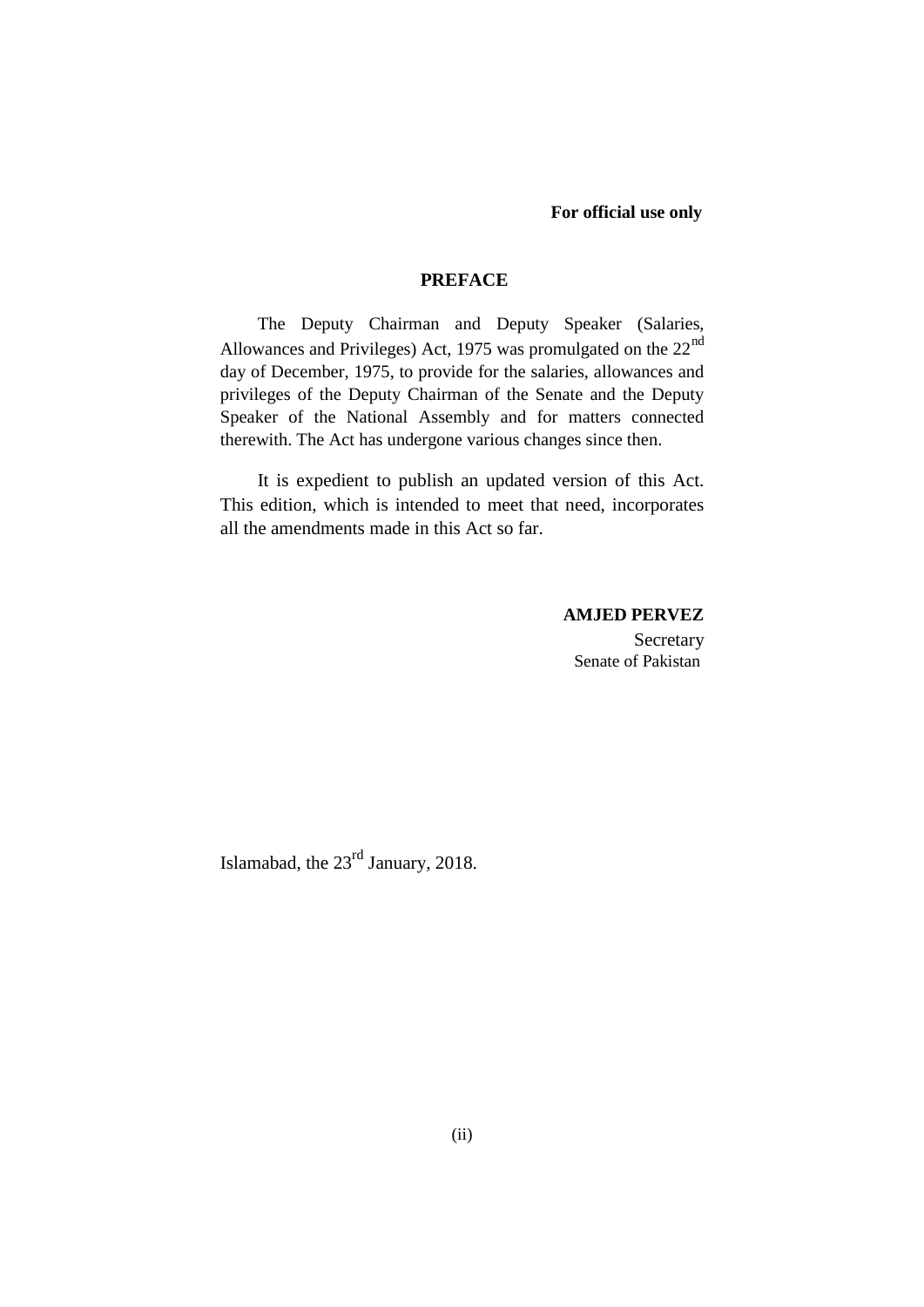# **Table of Contents**

| <b>Section</b>   |                                                     | Page |  |
|------------------|-----------------------------------------------------|------|--|
| 1.               |                                                     |      |  |
| 2.               |                                                     |      |  |
| 3.               |                                                     |      |  |
| $\overline{4}$ . |                                                     |      |  |
| 5.               |                                                     |      |  |
| 6.               |                                                     |      |  |
| 7.               |                                                     |      |  |
| 8.               |                                                     |      |  |
| 8A.              |                                                     |      |  |
| 9.               | Travelling allowance for journeys within Pakistan 4 |      |  |
| 10 <sub>1</sub>  |                                                     |      |  |
| 11.              |                                                     |      |  |
| 12.              |                                                     |      |  |
| 13.              |                                                     |      |  |
| 14.              |                                                     |      |  |
| 15.              |                                                     |      |  |
| 16.              |                                                     |      |  |
| 17.              |                                                     |      |  |
| 17A.             |                                                     |      |  |
| 18.              |                                                     |      |  |
| 19.              |                                                     |      |  |
| 19A.             |                                                     |      |  |
| 20.              |                                                     |      |  |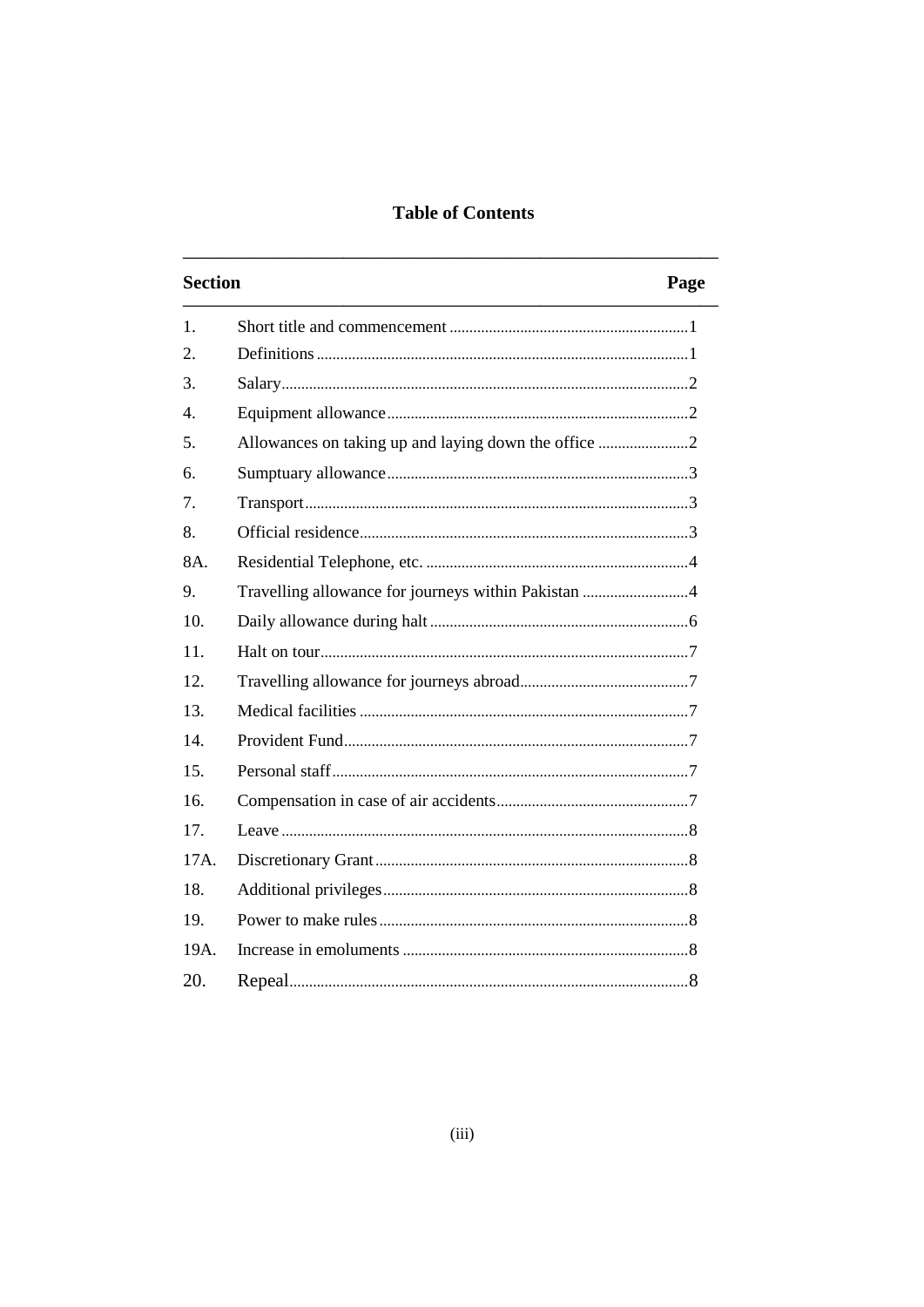#### **Act No. LXXXIII OF 1975**

## *An Act to provide for the salaries, allowances and privileges of the Deputy Chairman of the Senate and the Deputy Speaker of the National Assembly*

WHEREAS it is expedient to provide for the salaries, allowances and privileges of the Deputy Chairman of the Senate and the Deputy Speaker of the National Assembly, and for matters connected therewith:

It is hereby enacted as follows:—

1. **Short title and commencement.—**(1) This Act may be called the Deputy Chairman and Deputy Speaker (Salaries, Allowances and Privileges) Act, 1975.

(2) It shall come into force at once and shall be deemed to have taken effect on the fourteenth day of August, 1975.

2. **Definitions.—**In this Act, unless there is anything repugnant in the subject or context,—

- (a) "Assembly" means the National Assembly;
- (b) "Deputy Chairman" means the Deputy Chairman of the Senate as defined in the Constitution when he is not acting as Chairman;
- (c) "Deputy Speaker" means the Deputy Speaker of the Assembly as defined in the Constitution when he is not acting as Speaker;
- (d) "family" in relation to the Deputy Chairman or the Deputy Speaker, means his \*[spouse], legitimate children and step children residing with and wholly dependent on him;
- (e) "maintenance" in relation to a residence includes the payment of local rates and taxes and the provision of water, gas and electricity;
- (f) "official business", in relation to the Deputy Chairman and the Deputy Speaker respectively, means attending the sessions of the Senate, the Assembly and the Joint Sittings of Parliament, and includes such other functions or duties connected with the business of Parliament as may be performed or discharged by the Deputy Chairman and the Deputy Speaker;
- (g) "official residence" means the house reserved from time to time for use by the Deputy Chairman or the Deputy Speaker and includes the staff quarters and other buildings appurtenant to, and the gardens of, the residence;
- (h) other words and expressions used but not defined in this Act have the same meaning as in the Constitution of the Islamic Republic of Pakistan or in the Fundamental and Supplementary Rules.

<sup>†</sup> Published in the Gazette of Pakistan, extraordinary, dated December 22, 1975.

<sup>\*</sup> Substituted vide Act No.IX of 1996 (The Finance Act, 1996)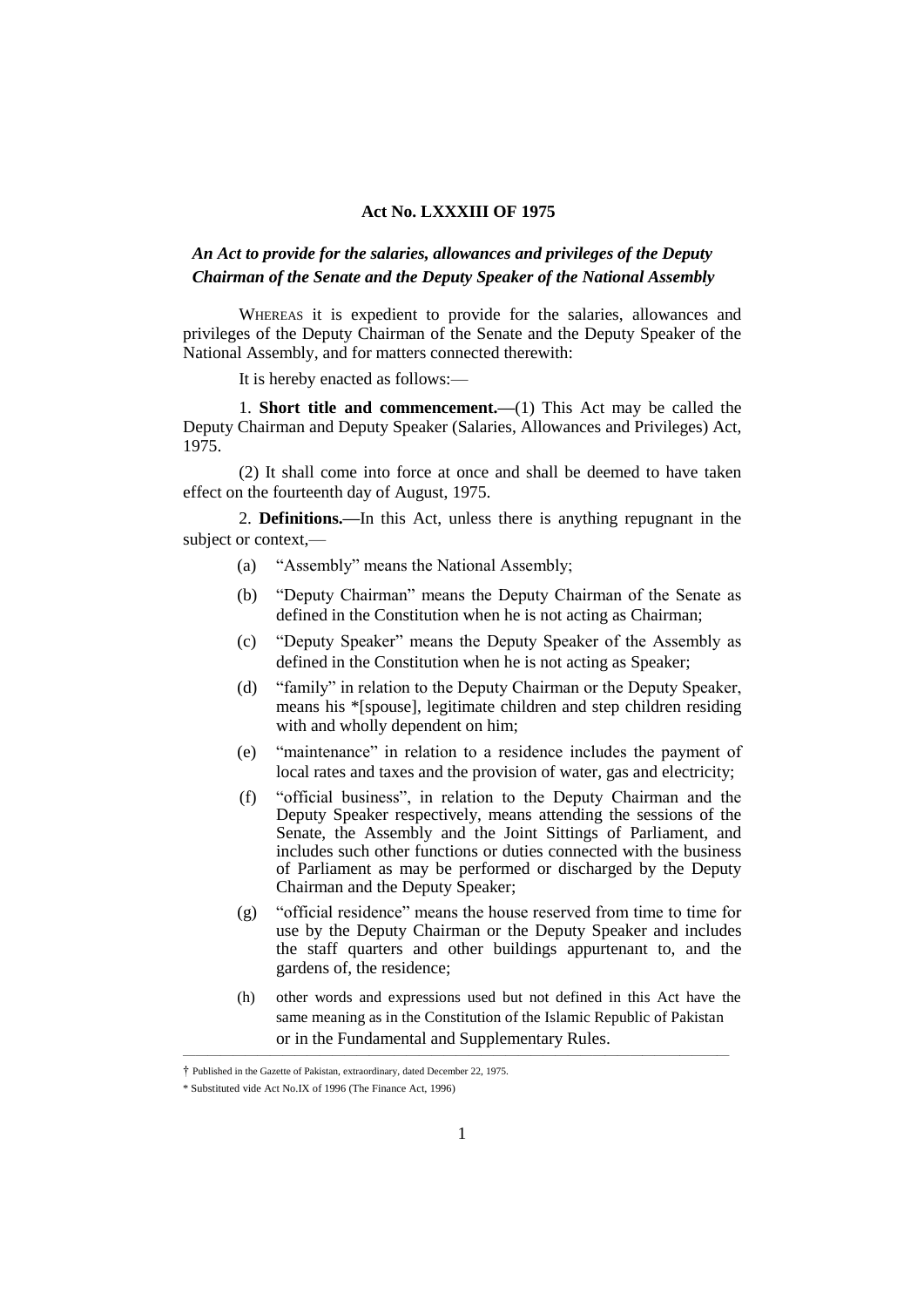3. **Salary.—** There shall be paid to the Deputy Chairman and the Deputy Speaker a salary at the rate of  $2$ [one hundred eighty five thousand] rupees per mensem:

Provided that, if a person who has retired from the service of Pakistan is elected as Deputy Chairman or Deputy Speaker after the commencement of this Act, his pension shall be held in abeyance and shall not be payable for the period he holds the office of Deputy Chairman or Deputy Speaker.

4. **Equipment allowance.—** The Deputy Chairman and the Deputy Speaker may, on his election as such, draw  $\frac{1}{1}$  five thousand] rupees as an allowance for equipping himself:

Provided that, during the ten years immediately preceding the said election, he had not drawn an allowance for the same purpose upon election or appointment as Chairman, Deputy Chairman, Speaker, Deputy Speaker, Federal Minister, Governor or Minister of State or to a diplomatic office.

5. **Allowances on taking up and laying down the office.—** (1) The Deputy Chairman and a Deputy Speaker shall be entitled to claim actual expenses to the extent mentioned below from his ordinary place of residence to the seat of the Senate or, as the case may be, the Assembly on taking up office and from the seat of the Senate or the Assembly to his ordinary place of residence on laying down office:

- (a) the actual traveling expenses for himself and his family;
- (b) the cost of transporting personal servants, not exceeding two, by the lowest class of accommodation; and
- (c) the cost of transporting household effects, not exceeding one hundred and twenty maunds, by goods train, steamer or other craft, excluding aircraft, and his personal car, if any.

(iii) Granted ad-hoc relief @ 15% of the Basic salary w.e.f. 01-07-2004 vide M/o Parliamentary Affairs letter No.F.3(4)/2005- NA., dated 03-03-2005.

————————————————————————————————————————————

(iv) Salary increased vide M/o Parliamentary Affairs letter No.F.3(9)2005-NA, dated 22-09-2005, @15% and fixed at Rs. 42,550/- per month.

<sup>1.</sup> Substituted vide Act No. IX of 1996 (The Finance Act, 1996) In section 3,

<sup>(</sup>i) Salary fixed at Rs. 37,000b- per mcnsem vide Ordinance No. XI., of2002 dated 16-08-2002

<sup>(</sup>ii) Ad-hoc relief @ 15% of existing salary i.e. Rs. 37,000/- P/M frozen and shall continue as per entitlement as on 30-06-2005 vide M/o Parliame Affair letter No.F.3(9)/2005-NA, dated 22-09-2005.

Granted Dearness allowance @15%, of the salary w.e.f. 01-07-2006 vide M/o Parliamentary Affairs letter No.F.3(3)2006- PA(NA). dated 30-08-2006. (vi) Salary increased vide M/o Parliamentary Affairs letter No.F.3(3)2006-PA(NA), dated 18-08-2007, @ 15% and fixed at Rs: 48,933/- per month.

<sup>(</sup>vii) Salary increased vide M/o Parliamentary Affairs letter No. F.3(3)/2006-PA(NA), dated 30-07-2005. @20% and fixed at Rs. 58,720/- per month.

<sup>(</sup>viii) Granted ad-hoc relief allowance 2009 @15% of the Basic Pay vide M/o, Parliamentary Affairs letter No.F.3(3)/2006- PA(NA). dated 22-08-2009.<br>(ix) Granted ad-hoc allowance 2010 50% of the Basic Pay vide M/o Parliament ParliamentaryAffairs letter No.F. 17 (13)/2011-PA (Senate) dated 27-01-2012.

<sup>(</sup>xii) The Ad-hoe Relief Allowance-2010 @50% of basic pay being drawn shall stand frozen as on 30-06-2011 vide M/o Parliamentary Affairs letter No. F. 17 (3)/2011-PA (Senate) dated 20-01-2012.

<sup>(</sup>xiii) The Ad-hoc Relief Allowance-2011 @15% of basic pay 2008 has been allowed w.e.f 01-07-2011 and shall stand frozen at the same level vide M/o Parliamentary Affairs letter No.F.17(3)/2011-PA (Senate) dated 27-01-2012.

<sup>(</sup>xiv) Other provisions will also apply matatis mutandis as per Finance Division's O.M.No.F.1(5)Imp12011419. dated 4th July, 2011 vide M/o Parliamentary Affairs letter dated 27-01-2012.

<sup>(</sup>xv) Granted Ad-hoc Relief Allowance 2012 @ 20% of basic pay w.e.f. 01-07-2012 vide M/o Parliamentary Affairs letter No.F.17(3)/2011-PA(Senate), dated 09- 08-2012. (xvi) Granted Ad-hoc Relief Allowance 2013 @ 10% of basic pay w.e.f. 01-07-2013 vide M/o Parliamentary Affairs letter No.F.17(3)/2011-PA(Senate),

dated 06- 08-2013. (xvii) Granted Ad-hoc Relief Allowance 2014 @ 10% of basic pay w.e.f. 01-07-2014 vide M/o Parliamentary Affairs Notification No.F.17(3)/2011-PA

<sup>(</sup>Senate), dated 13-08-2014. (xvii) Basic pay revised @ Rs. 89,841 w.e.f. 1st July, 2015 vide Notification No. F.17(3)/2015-PA(Senate) dated 21st August, 2015.

<sup>(</sup>xviii) Granted Adhoc Relief Allowance 2015 @ Rs. 7.5% w.e.f. 1st July, 2015 and the adhoc relief allowances 2011 & 2012 stand discontinued as per Finance Division's O.M. No. F.1(3)/Imp/2015630 dated 7th July, 2015.

<sup>(</sup>xix) Basic pay revised @ Rs. 110,085 w.e.f. 1st July, 2016 vide Notification No. F.17(3)/2015-PA(Senate) dated 23rd August, 2016.<br>(xx) Granted adhoc relief allowance 2015 @ Rs. 10% w.e.f. 1st July, 2016 and the adhoc reli

Division's O.M. No. F. 1(2)/Imp/2016-333, dated 1st July, 2016.<br>(xxi) Basic pay revised @ Rs. 185,000/- w.e.f. 1st October, 2016 vide Notification No. F.17(3)/2015-PA(Senate) dated 21st December, 2016.<br>(xxii) Granted adhoc F.17(3)/2015-PA(Senate) dated 20-09-2017.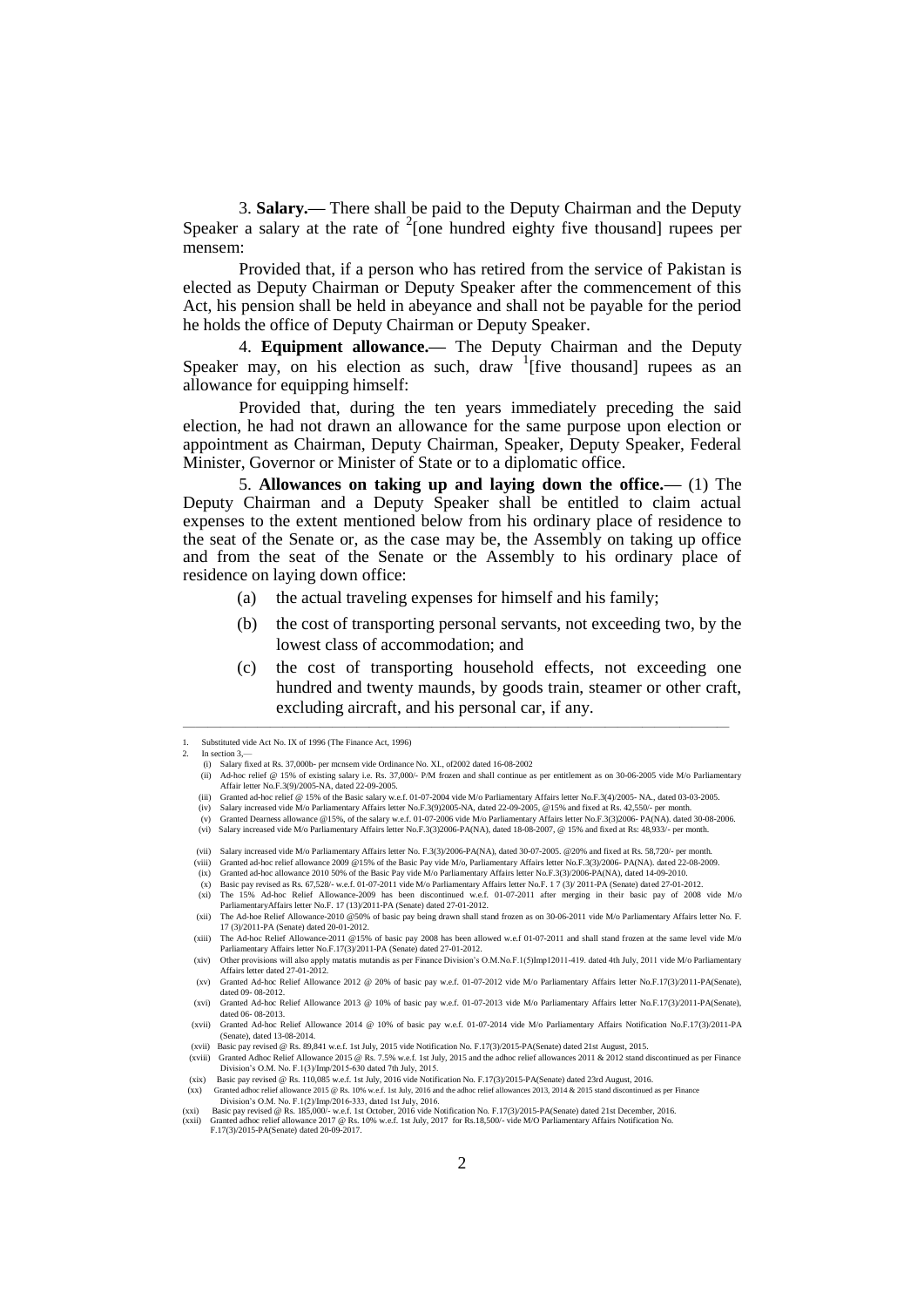(2) No claim shall lie for any travel or transportation not performed or effected within six months of the date of taking up or laying down office, as the case may be.

6. **Sumptuary allowance.—**The Deputy Chairman and the Deputy Speaker shall receive sumptuary allowance at the rate of  $\frac{3}{1}$  six thousand] rupees per mensem.

7. **Transport.—** The Deputy Chairman and the Deputy Speaker 4[and members of their families] shall be entitled to the use of an official car maintained at Government expense.

8. **Official residence.—**(1) Deputy Chairman and the Deputy Speaker shall be entitled without payment of rent, to the use of a residence throughout his term of office, and for a period of fifteen days immediately thereafter, and no charge shall fall on him personally in respect of its maintenance:

<sup>1</sup>[Provided that half of the electricity and gas charges in excess of @[twenty two thousand] rupees per mensem shall be paid by the Deputy Chairman, or as the case may be, the Deputy Speaker.]

 $^{2}(1A)$  The assessed rent of a house hired for the use of the Deputy Chairman and the Deputy Speaker shall in no case exceed <sup>6</sup>[one hundred thirty nine thousand two hundred nineteen rupees] per mensem.

(2) The official residence shall be furnished by Government at a cost not exceeding <sup>5</sup>[one hundred thousand] rupees.

(3) If, at the time a Deputy Chairman or a Deputy Speaker enters upon his office an official residence is not provided to him, he shall, until such residence is provided by the Government, be paid the actual expenditure incurred by him on furnished accommodation for himself and his family subject to a maximum of <sup>6</sup>[ninety three thousand seven hundred fifty rupees] per mensem.

(4) Where the Deputy Chairman or the Deputy Speaker chooses to reside in his own house, he may be paid a monthly sum of  $6$ [ninety three thousand seven hundred fifty rupees], in lieu of the furnished accommodation and to cover all expenses on its maintenance:

Provided that no furniture or furnishings shall be provided therein at the cost of Government.

**Category Rental Ceiling Rs.** i) Assessed rent of a hired house  $93.750/$ 

| ii) Payment of rent on account of non availability of official residence. | $93.750/-$ |
|---------------------------------------------------------------------------|------------|
| iii) Payment of rent in case of own house.                                | $93.750/-$ |
| iv) Assessed rent of a hired house (01.10.2014)                           | 139.219/   |

<sup>1.</sup> Inserted vide Act No.III of 1985<br>2. Substituted vide Act No. III of 1

<sup>2</sup> Substituted vide Act No. III of 1985<br>
@ Revised vide vide M/o Parliamentar Bevised vide vide M/o Parliamentary Affairs letter No. F.3(3)/2002-PA, dated 21-12-2005 and fixed at Rs. 22,000/-<br>Substituted vide Act No. IX of 1996 (The Finance Act, 1996)

<sup>3.</sup> Substituted vide Act No. IX of 1996 (The Finance Act, 1996) 4. Inserted vide Act No.IX of 1996 (The Finance Act, 1996)

Substituted vide Act No. IX of 1996 (The Finance Act, 1996)

In section 8,-

<sup>(</sup>i) Electricity/Gas and Rental Ceiling enhanced vide M/o Parliamentary Affairs letter No. F.3(3)/2002-PA, dated 21-12- 2005 to Rs. 22.0(X)!- and 50.000/- respectively w.e.f. 01.07.2005.

<sup>(</sup>ii) Rental Ceiling revised vide Mk.) Parliamentary Affairs letter No. F.3(3)/2002-PA, dated 15-04-2006, and fixed at Rs. 50,000/- w.e.f. 23.02.2005. (iii) Rental Ceiling increased @25% vide M/o Parliamentary Affairs letter No. F. 3(3)/2006-PA(NA), dated 30-08- 2006,

and fixed at Rs. 62,500/, w.e.f. 01.07.2006. (iv) Rental Ceiling further increased @20% vide M/o Parliamentary Affairs letter No.F. 3(3)2006 - PA(NA), dated

<sup>29-01-2009</sup> and fixed at Rs. 75,000/, w.e.f. 01.07.2008. (v) The rental ceiling of Residential Accommodation has been revised w.e.f. 01-07-2011 vide M/o Parliamentary Affairs

notification No.F. $17(3)/201$  1/PA (Senate), dated 11-07-2014 as follows: (vi) Assessed rent of a hired house enhanced @ Rs.139,219/- per month w.e.f. 01.10.2014 M/O Parliamentary Affairs Notification No. F.17(2)/2011-PA(Senate) dated 08-06-2015.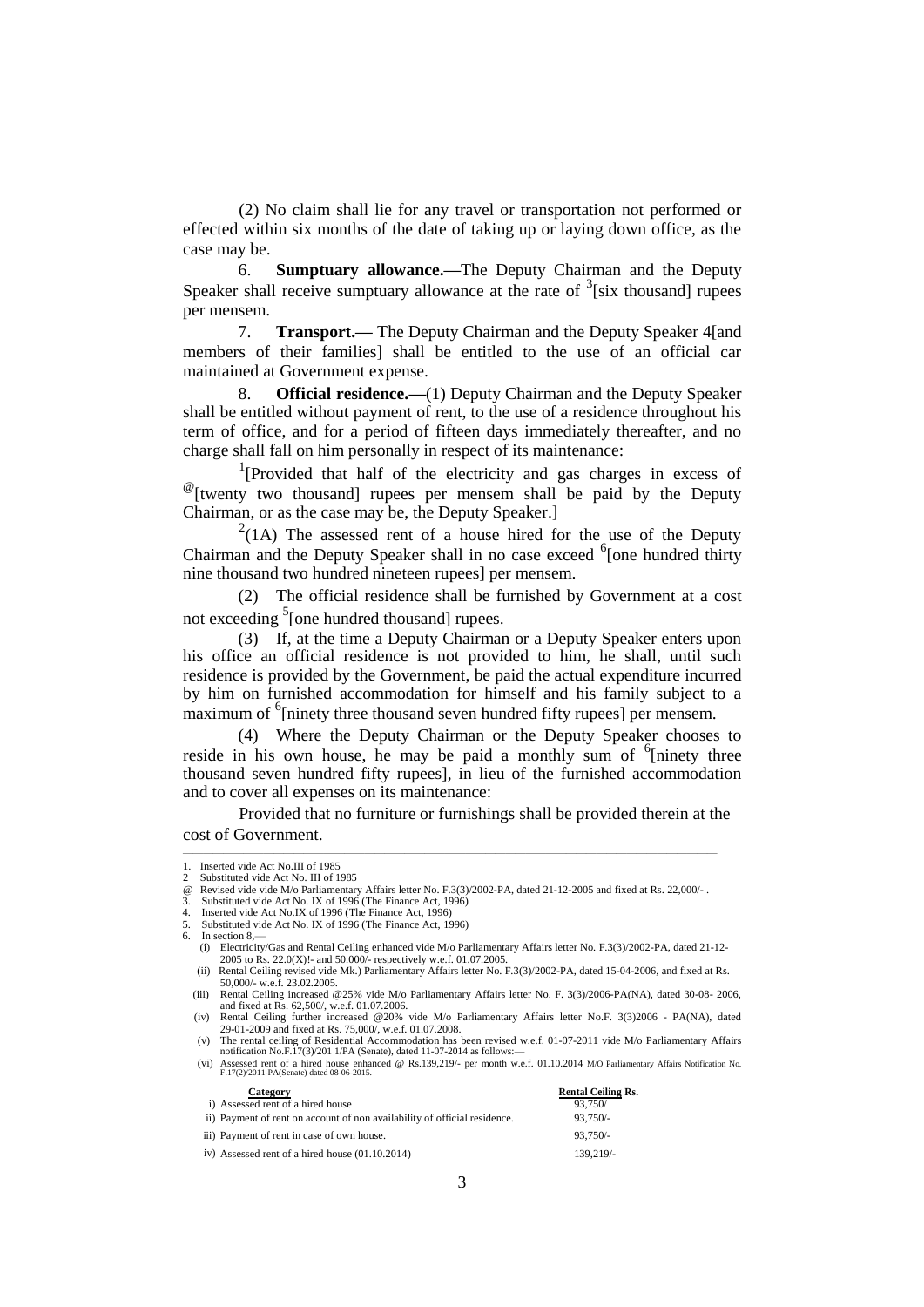@[8A. **Residential Telephone, etc.—** (1) The Deputy Chairman or the Deputy Speaker shall be entitled to a telephone at his residence at Government expense and shall be exempted from payment of its rental and charges of calls made therefrom within the country.

(2) A casual telephone facility shall be provided to the Deputy Chairman or the Deputy Speaker during his tour within the country.]

9. **Travelling allowance for journey within Pakistan.—** (1) Subject to the provisions hereinafter appearing, the Deputy Chairman and the Deputy Speaker when travelling on official business shall be treated as first grade officer.

(2) When travelling on official business by rail, the Deputy Chairman and the Deputy Speaker shall be entitled—

- (a) to requisition at the cost, of Government a coupe or four-berthed first class compartment; including an air-conditioned compartment if available on the train ;
- (b) to draw an allowance of \*[one hundred and fifty rupees] for every twenty-four hours of the period of journey, and an allowance of \*[seventy-five rupees] for a lesser period in addition to the daily allowance admissible under section 10;
- (c) to take with him, at Government expense, not more than two personal servants by the lowest class of accommodation when traveling by a two-berthed or four-berthed railway compartment;
- (d) to the cost of transporting personal luggage not exceeding three maunds when travelling by a railway compartment; and
- (e) to take with him, without payment of fare, the members of his family, not exceeding four, when travelling in a requisitioned railway compartment.

(3) When travelling on official business by steamer or launch, the Deputy Chairman and the Deputy Speaker shall be entitled—

- (a) to draw the actual fare paid for himself;
- (b) to draw an allowance of \*[one hundred and fifty rupees] for every twenty-four hours of the period of journey, and \*[seventy-five rupees] for a lesser period, in addition to the daily allowance admissible under section 10:

<sup>\*</sup> Substituted vide Act No. Ill of 19S5.

<sup>@</sup> Added vide Act No. IX of 1996 ( The Finance Act. 1996).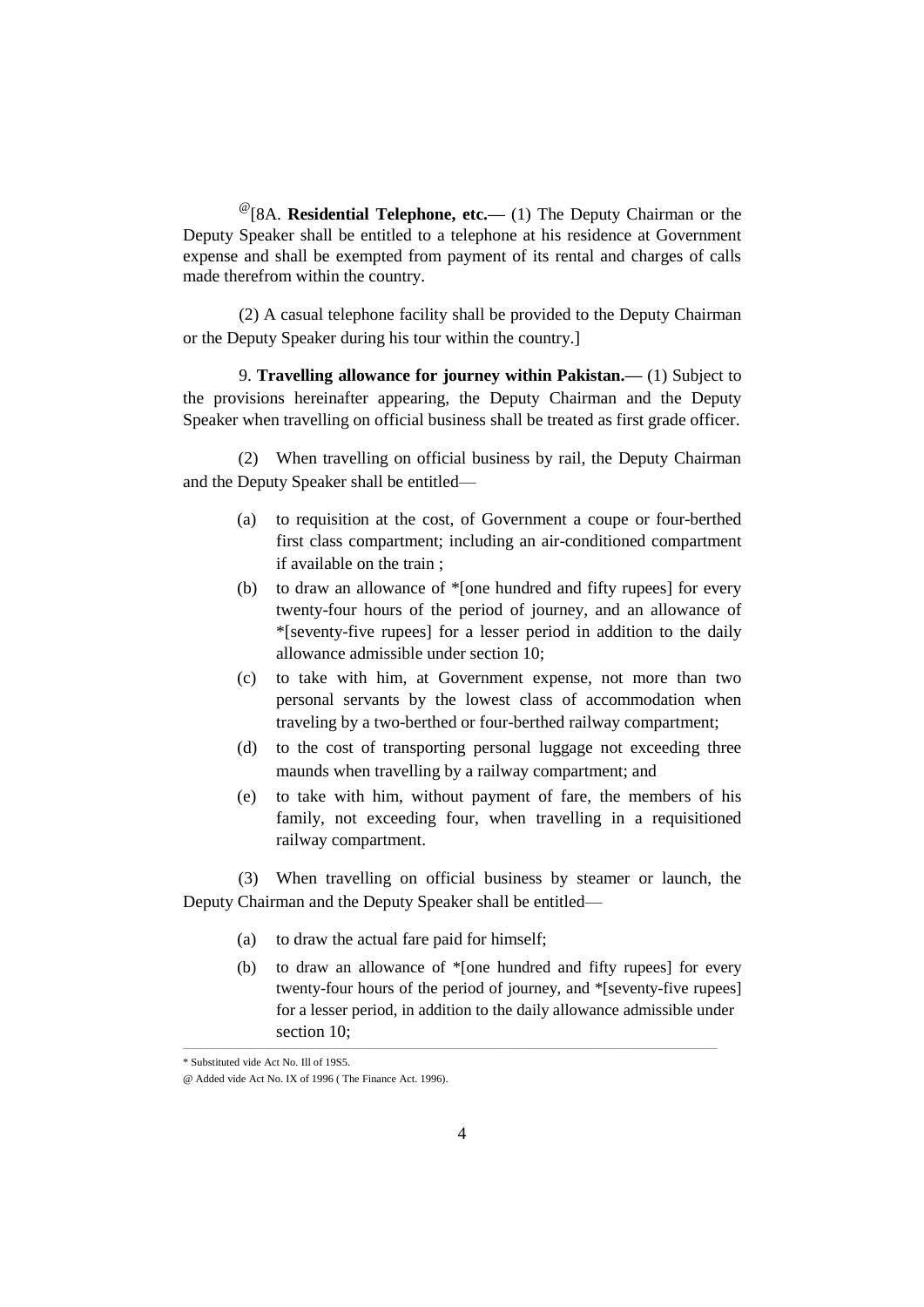- (c) to take with him, at Government expense, not more than two personal servants by the lowest class of accommodation ; and
- (d) to the cost of transporting personal luggage not exceeding three maunds.

(4) The Deputy Chairman or Deputy Speaker may, if the public interest so demands, travel by air, in which case he shall be entitled—

- (a) to the actual air fare paid for himself;
- (b) to the cost of transporting personal luggage not exceeding one hundred pounds inclusive of the free allowance given by the air company;
- (c) to requisition at the cost of Government, if he considers it necessary in the public interest, an aeroplane or a helicopter belonging to the Pakistan Air Force or a Provincial Government, subject to availability and in accordance with the rules framed by the relevant authority, or an aeroplane belonging to any flying club in Pakistan;
- (d) to take with him one member of his family when travelling by a commercial aeroplane or four members of his family when travelling by a requisitioned aeroplane, provided that no non-official shall be allowed to travel in a Pakistan Air Force aeroplane without the authority of the Ministry of Defence;
- (e) to the cost of transporting not more than two personal servants by the lowest class of accommodation by rail or steamer;
- (f) to the carriage of personal luggage by rail or steamer, subject to a maximum of three maunds; and
- (g) to take with him by air one personal servant or a peon in lieu of the entitlement in clauses (e) and (f).

(5) The Deputy Chairman and the Deputy Speaker shall be entitled, for a journey performed on official business by road beyond a radius of five miles from his headquarter, to a mileage allowance of \*[ten rupees] per kilometer if a public conveyance is used or \*[ten rupees] per kilometre if a private car is used, and in any other case to an allowance at the rate of  $\mathcal{O}$  [one hundred and fifty rupees] per day:

<sup>—————————————————————————————————————————————————————</sup> \* (i) In section 9(5) mileage allowance increased vide Mbo Parliamentary Affairs letter No.3(9)/2005-NA, dated 22.9.2005. (ii) Increased the rate of per k.m. vide F.D.O.M. No. F.  $1(3)/imp/2012$ , dt.  $16<sup>th</sup>$  July, 2012.

<sup>@</sup> Substituted vide Act No.III of 1985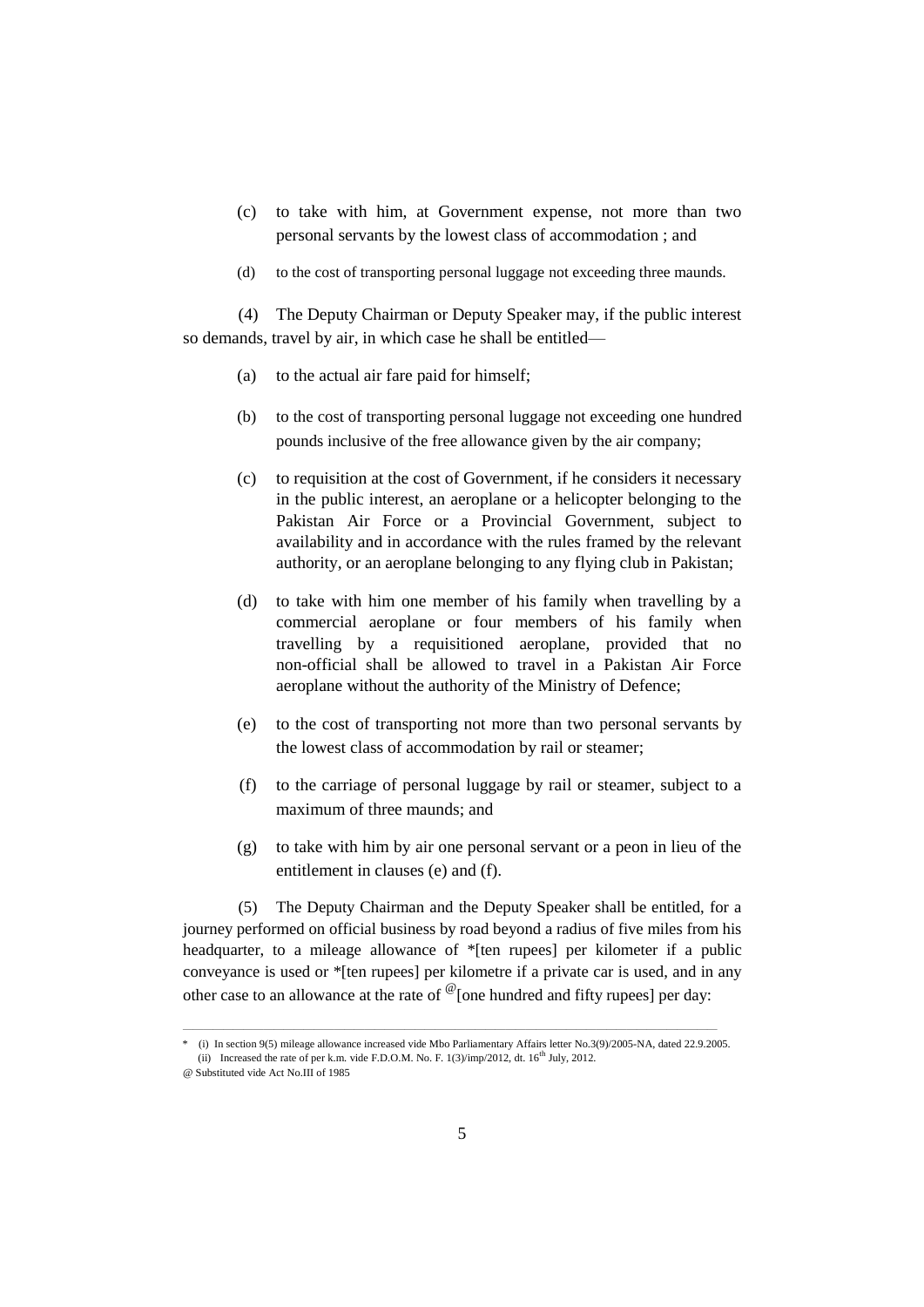Provided that the allowance mentioned in this sub-section shall he admissible only in respect of—

- (a) a journey or that part of a journey which has to be undertaken by road in the public interest or in the absence of railway communication ; and
- (b) a short journey which cannot conveniently be undertaken by rail and which involves in absence from headquarters for more than eight consecutive hours.

(6) In respect of a journey performed on official business by road beyond a radius of five miles from his headquarters, the Deputy Chairman and the Deputy Speaker shall be entitled to receive the actual cost of transporting—

- (a) not more than two personal servants, provided that the servants travelled by a conveyance other than that by which the Deputy Chairman or the Deputy Speaker travelled; and
- (b) up to a maximum of three maunds of personal luggage:

Provided that the journey is performed to a place of halt in respect of which daily allowance is admissible.

10. **Daily allowance during halt.—**(1) The Deputy Chairman and the Deputy Speaker, while on tour on official business, shall be entitled to receive a daily allowance of  $\frac{iii}{b}$  [three thousand rupees] for each day of halt except that, when he stays in a reserved railway saloon, the allowance shall be twenty-five rupees per day.

- (2) The allowance mentioned in sub-section (1) shall be admissible—
- (a) at half of the full rate for the day of arrival at, and departure from, the place of halt, but no daily allowance shall be admissible in respect of a place of halt from which the Deputy Chairman or the Deputy Speaker departs on the same day on which he arrived at it; and
- (b) except as provided in clause (a), at the full rate for the first ten days of each continuous halt at three-fourth of the full rate for the next twenty days and at half of the full rate thereafter.

In section 10(1) daily allowance fixed at Rs. 400/- vide Act No.IX of 1996 (The Finance Act, 1996)

ii. Daily Allowance revised vide Ministry of Parliamentary Affairs letter No.F. 3(9)/2005-NA, dated 22-09-2005, from Rs. 400- to Rs. 700/- for ordinary stations and Rs. 1000/- for special stations.

iii. The Daily Allowance has been revised as (a) Ordinary rate 1750/- Rupees, and (b) Special rate 3000/- Rupees vide M/o Parliamentary Affairs notification SRO No.738(1)/2014, dated 13-08-2014.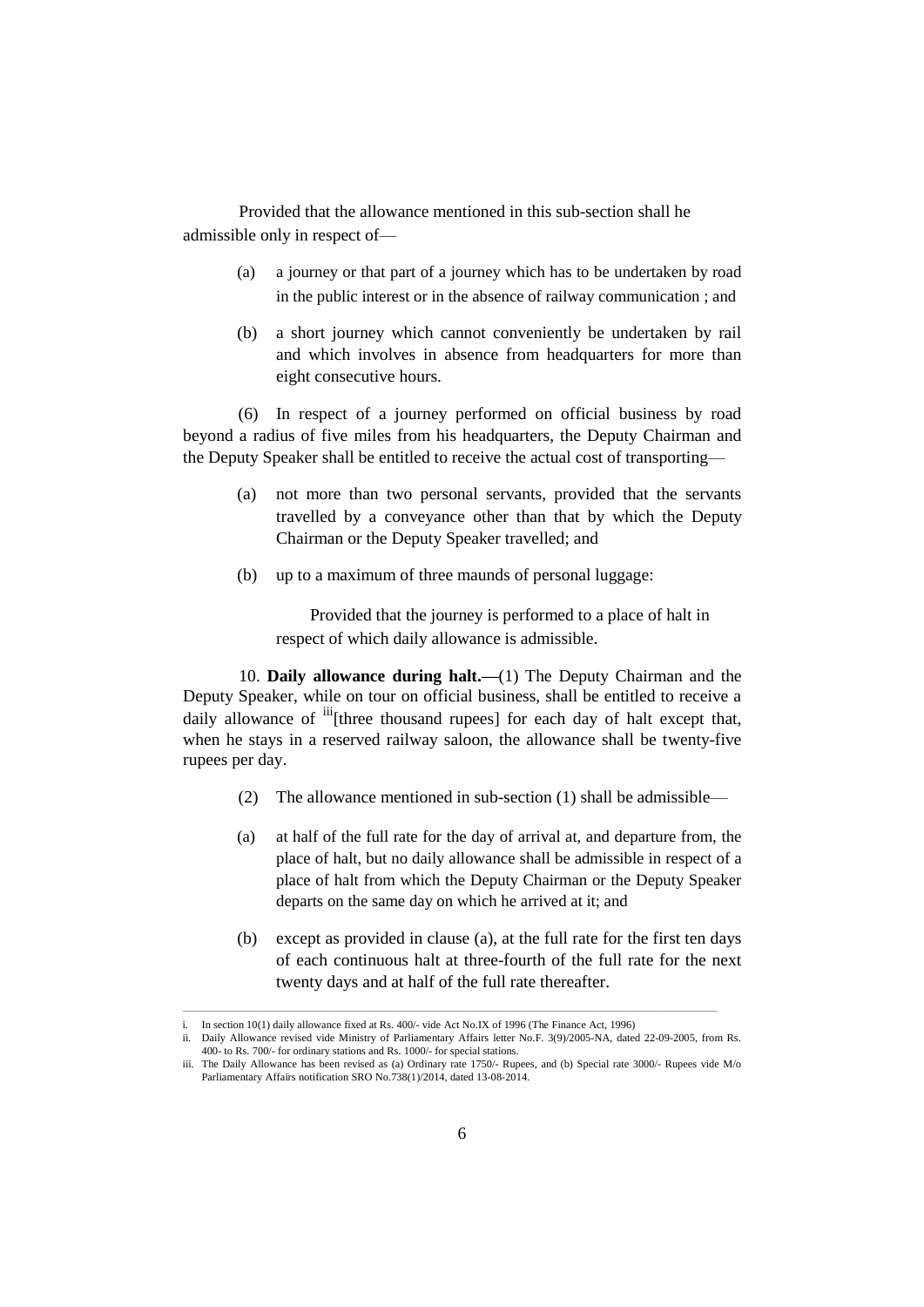11. **Halt on tour.—** A halt on tour shall be treated as continuous halt unless terminated by an absence at a distance from the halting place exceeding five miles for a period which includes not less than seven successive nights.

12. **Travelling allowance for journeys abroad.—**The Deputy Chairman and the Deputy Speaker when travelling on official business outside Pakistan shall be entitled to such travelling allowance as may be prescribed by Government from time to time.

13. **Medical facilities.—**The Deputy Chairman and the Deputy Speaker and his family shall be entitled to medical facilities admissible under the Special medical Attendance Rules, except that he and his family shall be entitled to receive medical treatment at his official residence.

14. **Provident Fund.—** (1)The Deputy Chairman and the Deputy Speaker may, at his option, become a subscriber to the General Provident Fund; and if he so opts, he shall subscribe to the Fund as a compulsory subscriber in accordance with the General Provident Fund (Central Services) Rules.

(2) A temporary advance may be granted to the Deputy Chairman or the Deputy Speaker from the amount standing to his credit in the General Provident Fund at the discretion of the Government for the purpose for which such advance may be granted to subscriber under the said Rules.

(3) The grant of temporary advance under sub-section (2) shall, unless the Government otherwise directs, be subject to the conditions to which an advance is granted to a subscriber under the aforesaid Rules is subject.

15. **Personal staff.—**The Deputy Chairman and the Deputy Speaker shall be entitled to such personal staff as may be prescribed by Government.

16. **Compensation in case of air accidents.—** (1) If the Deputy Chairman or the Deputy Speaker, while traveling by air on official duty, by any flight, scheduled or un-scheduled (including flight in a Government-owned aircraft of any type), dies or receives an injury as a result of an accident, the Government shall pay to the person or persons referred to in sub-section (2) a sum of \*[three hundred thousand] rupees in the case of death and an amount to be determined by the Government having regard to scales of compensation applied by insurance companies in like cases, in the case of injury.

(2) The compensation shall be payable, in the case of injury, to the Deputy Chairman or, as the case may be, the Deputy Speaker, and, in the case of death, to such member or members of his family or, if there be no such member, such other person or persons, as may be nominated by him, and in the absence of such nomination to his heirs.

<sup>\*</sup>Substituted vide Act No. IX of 1996 (The Finance Act, 1996)